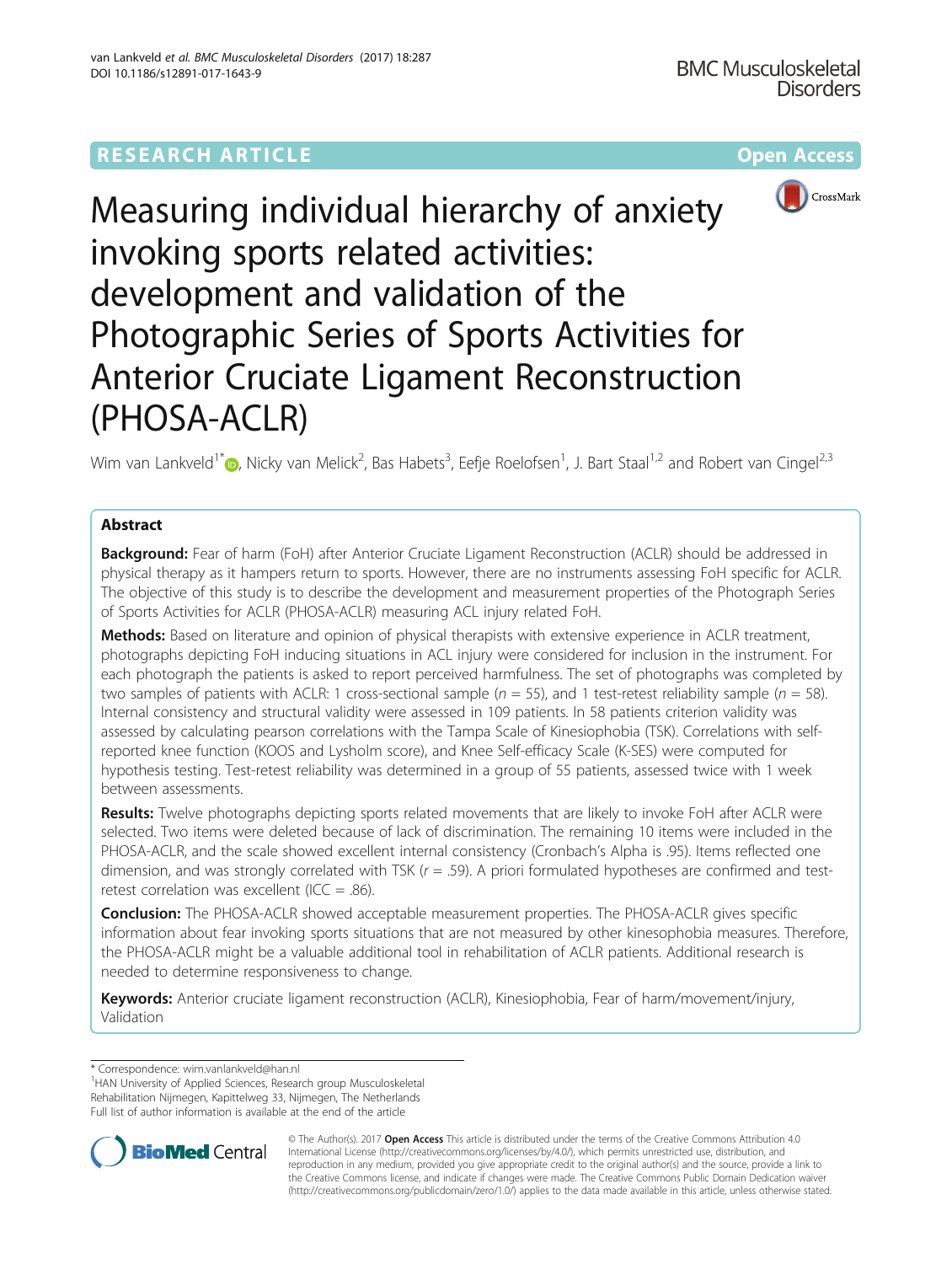## Background

Anterior Cruciate Ligament (ACL) rupture is a sports injury occurring most often in sports that include pivoting movements of the knee, such as soccer, basketball, football, handball, and skiing. To return to previous sports levels, ACL reconstruction (ACLR) is a frequently performed intervention in these athletes. It is estimated that the number of ACLR for the USA is 120,000–200,000 a year [[1](#page-7-0)], and 8000–9000 in the Netherlands [[2\]](#page-7-0). Recovery after ACLR to activity of daily living (ADL) is observed after 9 to 16 weeks of rehabilitation [[3\]](#page-7-0). One year after the injury, only half of the athletes undergoing ACLR have returned to sports at their pre-injury level [\[4](#page-7-0)–[6\]](#page-7-0).

Psychological factors have been identified to influence return to sports in athletes after ACLR [\[7](#page-7-0)]. Cognitive factors influencing return to sport include internal Health Locus of Control [[8\]](#page-7-0) and Self-efficacy [\[9](#page-7-0)]. In the affective dimension, fear of harm (FoH) through movement has been extensively researched. Fear of movement or re-injury (kinesiophobia) during rehabilitation has negative consequences for the rehabilitation process [[10\]](#page-7-0). It has been suggested that behaviour associated with fear of movement hampers return to sport [[11\]](#page-7-0). Patients returning to previous levels of sports report lower levels of fear of movement [[12](#page-7-0)–[14](#page-7-0)], and half of the people who did not return to pre-injury or competitive sports levels were afraid of injury [[5, 13](#page-7-0), [15\]](#page-7-0). Fear of injury or lack of confidence in the knee are most frequently cited as the reasons for not returning to sport [[16\]](#page-7-0), and fear-of-movement is recognised as a crucial element in the rehabilitation after ACLR [\[7](#page-7-0)]. Addressing psychological factors including fear of injury and confidence in ACLR rehabilitation can help people return to their preinjury sport or recreational activity [\[16](#page-7-0)]. Taking the above into consideration, a biopsychosocial approach is needed to address the interrelated cognitive, affective, and behavioural factors that impact return to sport after injuries [[17\]](#page-7-0).

Fear for specific movements can be addressed using methods of graded exposure [[18\]](#page-7-0). Graded exposure guides the patient through an individualized hierarchical series of fear eliciting movements and activities that they have been avoiding. Starting with the least fear inducing activity, an opportunity is created for the patient to correct catastrophic misinterpretations of wrongful association between movements and harm. Therefore, it might be expected that graded exposure in ACLR rehabilitation can help overcome fear of new injury and not trusting the knee, which are recognised as two of the main reasons for not returning to pre-injury levels of sports [\[4](#page-7-0)]. For such an individual approach a diagnostic tool is needed to determine a hierarchy of perceived harmfulness of different physical activities and movements specific for ACLR. FoH in ACLR research is most frequently assessed using the Tampa Scale of Kinesiophobia (TSK) [[19](#page-7-0)]. A less frequently used FoH measure specific for ACLR is the ACL-Return to Sports Injury Scale (ACL-RSI) [[20](#page-7-0)]. However, both scales do not provide information about specific movements or activities that induce fear of re-injury in the individual. As a consequence, constructing an individual hierarchy in fear eliciting activities is impossible. To be able to determine such individual hierarchy of fear eliciting activities after ACLR a new tool is needed. In low back pain, an instrument to determine the hierarchy of fear for movements is the Photograph Series of Daily Activities (PHODA). The PHODA measures the patient's judgement about the harmful consequences of certain movements of activities of daily life depicted by photographs [\[21](#page-7-0), [22](#page-7-0)]. However, the PHODA is specific for patients with chronic low back pain, and does not include ACL specific fear inducing movements. Therefore, there is a need for a diagnostic tool to determine perceived harmfulness of specific sports related activities that induce fear of reinjury in patients with ACLR. Such an instrument specifically for ACLR can be used as a guiding instrument for treatment decisions, and as a measurement instrument to evaluate the effects of treatment in this patient group.

For that purpose, we developed the Photographic Sports Activity-Anterior Cruciate Ligament Reconstruction (PHOSA-ACLR), which consists of 12 photographs depicting sports activities assessing fear of movement, and allows to establish an individual hierarchy of sports related fear inducing activities. This study reports on the development of the PHOSA-ACLR, and it's measurement properties.

#### Methods

Development of the PHOSA-ACLR was guided by the COnsensus-based Standards for the selection of health Measurement Instruments (COSMIN) [[23\]](#page-7-0). The following COSMIN measurement properties were evaluated: content validity, structural validity, internal consistency, construct and criterion validity, reliability, measurement error, and hypothesis testing.

### Step 1: Development of the PHOSA-ACLR (content validity)

Content validity shows that the content of the scale under construction is relevant and comprehensive for future users [[23](#page-7-0)]. The aim of the PHOSA-ACLR is to assess fear of harm (FoH), for specific sports activities after ACLR. Rather than asking the patient to rate a set of statements to assess kinesophobia, the instrument uses photographic images depicting sports activities that are likely to invoke fear of harm or re-injury. The instrument was designed to reflect one single construct (i.e. "perceived harmfulness"), and each item is considered an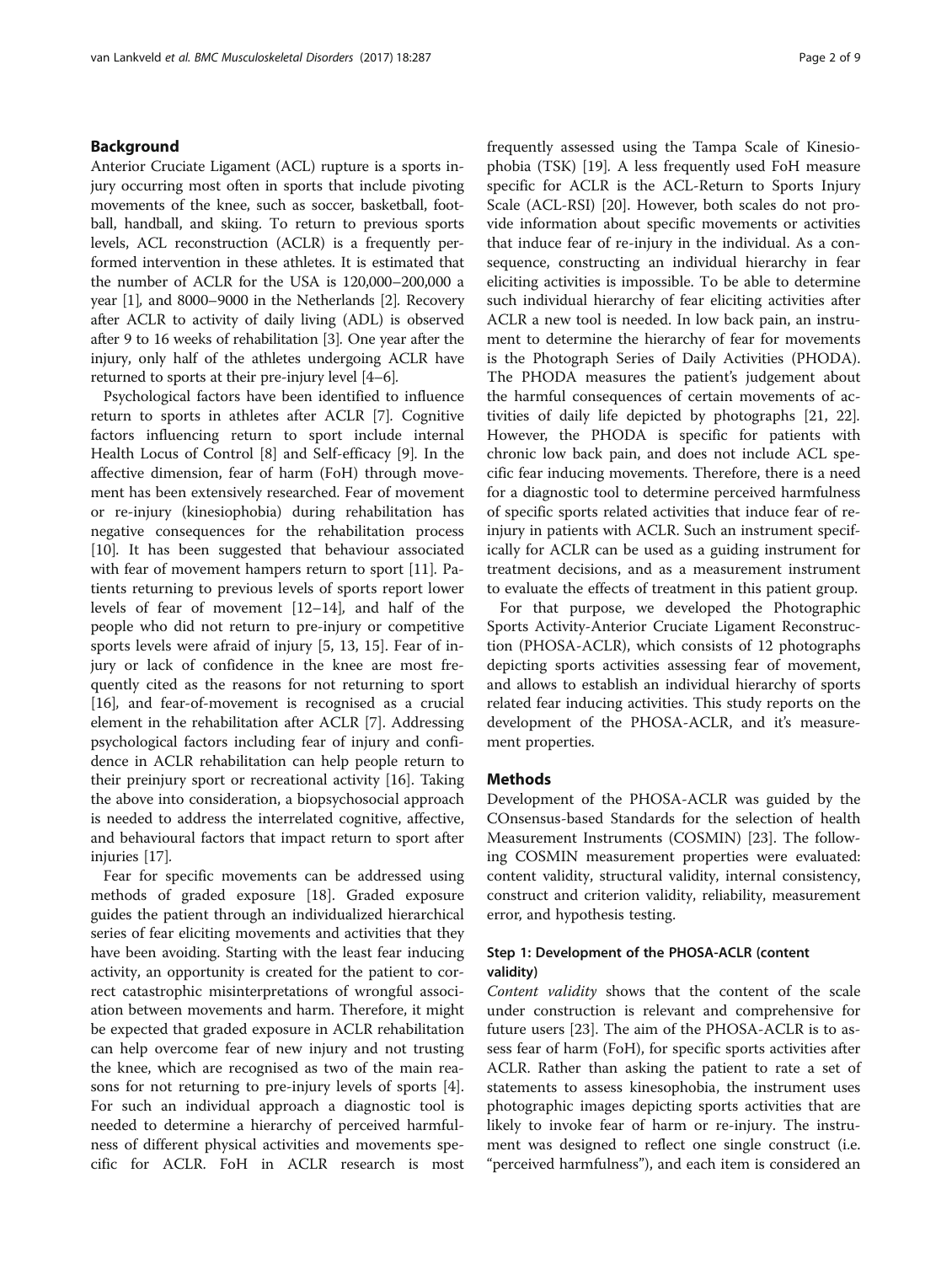effect indicator. Items to be considered for inclusion in the instrument should fulfil some requirements. Firstly, activities that were identified as the most important causes of ACLR should be depicted in the instrument as these items are most likely to invoke anxiety. An ACL rupture most often occurs during jumping, changing direction, running, sudden stoppage, and overextension of the lower leg [\[24\]](#page-7-0). Secondly, to be applicable to all patients after ACLR, the activities depicted should be easily recognisable for all athletes. Therefore, activities that were sports specific and not readily recognisable for all patients were not considered for inclusion. Finally, the new instrument should be as short as possible to enhance acceptance in physical rehabilitation practice. Based on these requirements the authors described a number of sports related activities to be considered for inclusion as items in the new instrument. A limited number of 20 sports activities were described by the authors with a background in ACLR rehabilitation (BH, RvC). These activities were discussed with two other physical therapists with at least 10 years of experience with ACL rehabilitation. From the initial 20 activities described, 12 activities were selected to be included in the PHOSA-ACLR. Eight items were excluded due to overlap. The following 12 sport related activities were depicted in photographs (in that order): running, landing after a jump, squats, lateral lunging, single leg jump, sliding, sudden deceleration (stop), hop, lunge, start to sprint, jumping and landing on a trampoline, and pivoting movement (switching direction). Students from the HAN University of Applied Sciences staged these activities in a real life environment in the gym. For each activity different photographs were made of the enacted activity, and the first author chose the image best representing that activity (for the PHOSA-ACLR see Additional file [1\)](#page-6-0).

The resulting PHOSA-ACLR consists of 12 photographs depicting sports related movements that can invoke FoH after ACLR. Above each photograph, the following instruction was given: Score the activity depicted in the photograph below from 0 to 10, where 0 is "not harmful at all" and 10 is "extremely harmful". For the first 18 ACLR patients included in the study a few additional questions were added related to the content of the PHOSA. They were asked to indicate for each item if they could relate to the depicted situation. Finally, patients were asked if they missed some activities that in their opinion should be included.

## Step 2: Measurement properties of the PHOSA-ACLR Patient samples and selection

Two different samples of patients were used as part of two distinct student projects. All patients were asked to participate in the study by physical therapists familiar

with ACLR treatment, who were affiliated with the HAN University of Applied Sciences. These physical therapists were informed about the study and received information in writing on the content of the study as well as general inclusion criteria: ACLR, aged between 18 and 55, and able to communicate in Dutch. Patients were informed of the study by their physical therapist, either face-toface or by social media (twitter, face-book). Patients had to contact the researchers by e-mail to indicate their willingness to participate in the study. Participants were asked to give informed consent after being informed on the content of the study. If patients agreed to participate in the study they received an e-mail with a link to an online survey tool on "<http://www.thesistools.com>" (ThesisTools, Liessel, Belgium). Thesistools allows online anonymous data collection. Data assessed using ThesisTools were not shared with any third party. Data for the test-retest condition were assessed using traditional paper questionnaires.

The first sample of patients was recruited to participate in the internal consistency and validity sample if they had undergone primary ACL reconstruction more than 3 months ago, but no longer than 3 years ago. Patients with a known ACLR were invited by direct referral form two physical therapists working in Sports Medical Center (Sports Medical Center Papendal, Arnhem, The Netherlands; and Funqtio, Steyl, the Netherlands), or from primary care physical therapists in the Nijmegen area. A total of 72 participants were included. Only complete cases ( $n = 58$ ; 81%) were included in the analysis. The second group of patients was recruited to assess test-retest reliability. Patients were recruited from the Sport Medical Centre Papendal Arnhem, The Sint Maartenskliniek Sports Medical Centre Nijmegen, and Funqtio, Steyl, the Netherlands. Only patients were included who had undergone successful reconstruction >4 weeks ago. For this sample 73 patients were invited, and 55 patients participated. When patients indicated their willingness to participate, they were phoned and given verbal information about the content of the study, as well as information in writing.

#### Measurements

In both samples age and gender were assessed as well as time since reconstruction (months). The sample used to determine Internal Consistency, criterion and structural validity completed a number of additional questionnaires.

Self-reported knee function was assessed using the Lysholm scale and the Knee injury and Osteoarthritis Outome Score (KOOS). The Lysholm scale is a valid and reliable eight-item questionnaire used to evaluate knee function after knee ligament injury [\[25](#page-7-0)]. The questionnaire covers 8 dimensions: pain, locking, swelling, instability, stair climbing and limping, using support, and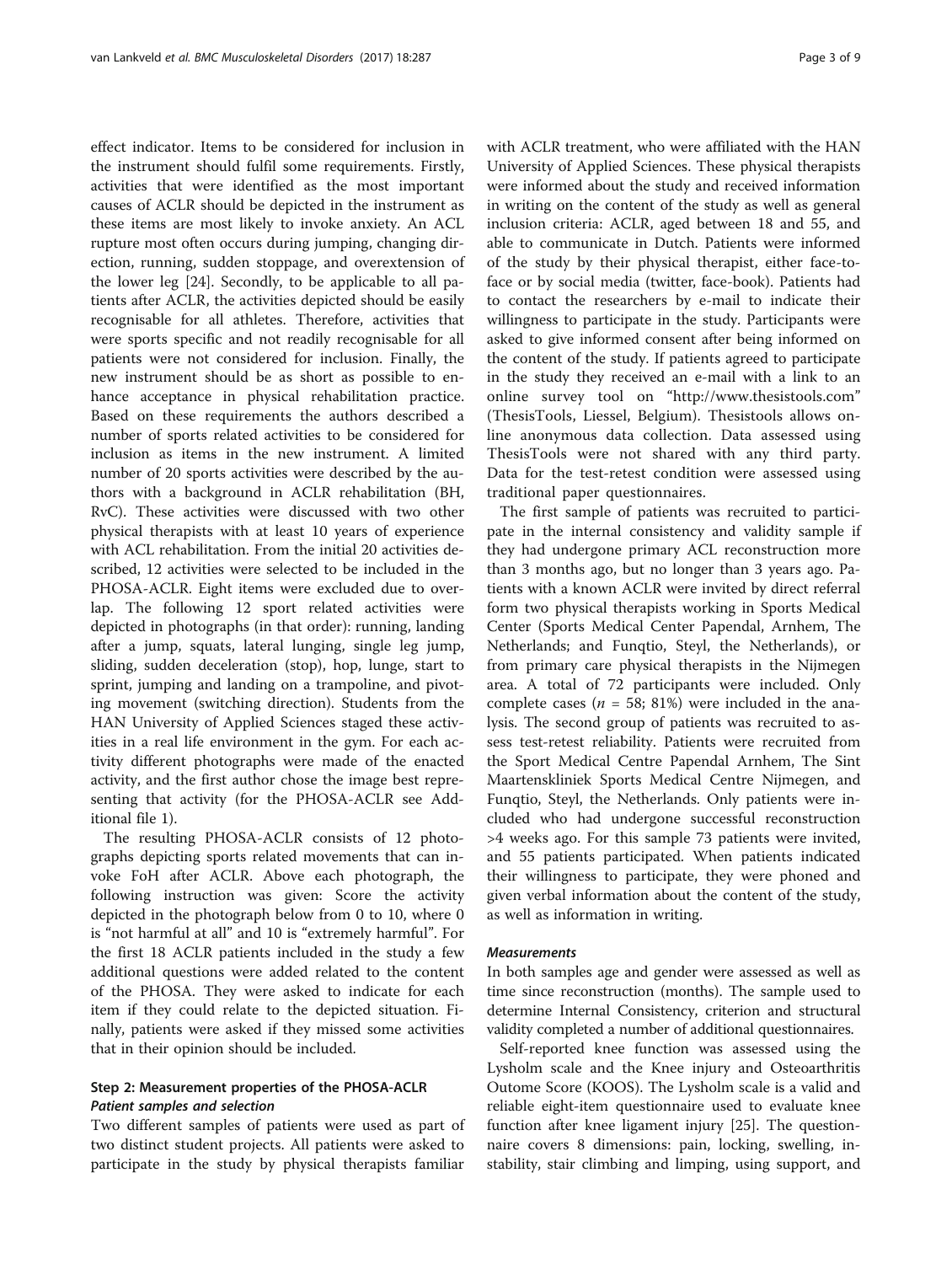squatting. Total score is computed by summing the scores on the 8 dimensions. The total score ranges from 0 to 100 where 0 depicts the worst possible score and 100 the best possible score. The total score can be interpreted as follows: poor <64; fair 65–83; good 84–94; excellent 95–100. The KOOS is a reliable questionnaire to assess the patient's opinion about the knee and associated problems [\[26](#page-7-0)]. The KOOS has 42 items, which are divided in five sections: Pain, Other Disease- Specific Symptoms, ADL Function, Sport and Recreation Function, and knee-related Quality of Life. All items are scored from 0 to 4 where  $0 = No$  problems and  $4 = ex$ treme problems. For each scale the scores were recoded from 0 to 100, with 100 depicting no problems. For this study the Dutch version was used [[27\]](#page-7-0).

Kinesophobia was assessed using Tampa scale of Kinesiophobia (TSK) [[19\]](#page-7-0). The TSK measures fear of movement or (re)injury with 17 items scored from 1 to 4 where  $1 =$  strongly disagree and  $4 =$  strongly agree. The Dutch version of the TSK was used for this study [\[28,](#page-7-0) [29\]](#page-8-0). A score on the TSK above 37 indicates fear of movement.

Self-efficacy related to knee function after ACLR was assessed using the "Knee Self-Efficacy Scale" (K-SES). The scale measures how certain the patient is about the execution of certain activities, despite pain or discomfort. The K-SES measures 4 domains of self-efficacy: daily activities; sports activities; knee functions tasks; knee function in the future [\[9,](#page-7-0) [30](#page-8-0)]. Permission for the cross cultural adaptation of the K-SES was obtained from the developer (personal communication, Dr. Thomee). For this cross cultural adaptation in Dutch the method described by Beaton was used [[31\]](#page-8-0). This method uses forward and back translation with two independent bilingual translators for each step.

Finally, Health Locus of Control was assessed using the Multidimensional Health Locus of Control Scale (MHLC) [[32](#page-8-0)]. This scale measures locus of control in three dimensions: internal, external, and physician locus of control. For this study the Dutch version was used [[33\]](#page-8-0).

#### Statistical analysis

For studies into measurement properties of questionnaires, a sample size of >100 is required, and in determining test-retest reliability a sample size of 50 is adequate [\[34](#page-8-0)]. All data except for the test-retest assessments were sampled using Thesis tools, and completion of data entry is only possible when all data are entered. As a consequence, there were no missing values. In the test-retest sample only 2 questionnaires included 1 missing item. These missing items were replaced with the average score of that individual on all other items. All analyses were done using SPSS version 20 (IBM Corporation). A p value  $\leq 0.05$  was used as an indication of statistical significance. Correlations were interpreted as small ( $r = .10$ ), medium ( $r = .30$ ), and large ( $r > .50$ ) [\[35](#page-8-0)].

Descriptive statistics are given for each of the individual PHOSA items. Items with high response on the extremes (>50%) do not sufficiently discriminate between respondents and were excluded from further analysis. As POSA items are considered to reflect one underlying construct, structural validity was analysed using Principle Component analysis [[36](#page-8-0)]. First, sampling adequacy was determined. The Kaiser-Meyer-Olkin (KMO) was calculated to determine if the variables included in the scale depict a common factor. A KMO value > .08 is considered good, indicating that a Principal Component analysis is warranted. Next, the Bartlett test of sphericity was conducted. When significant, the test shows that distinct items can be summarized in underlying factors. Finally, the number of underlying factors in the PHOSA-ACLR was determined using Principal Component analysis using Varimax rotation and maximum likelihood extraction. It is expected that Principal Component analysis will result in one underlying factor based on the Kaiser criterium (Scree Value >1). Internal consistency of the PHOSA-ACLR scale was determined using Cronbach's alpha to assess the degree of the interrelatedness among the items. Total PHOSA-ACLR scale score was computed by averaging the item scores. The Kolgomorow-Smirnow test is used to test for univariate normal distribution of the scale score. Criterion validity of the PHOSA-ACLR was determined by calculating the pearson correlation with TSK, as TSK might be considered to be a gold standard for the assessment of kinesophobia.

Reliability and Measurement error of the test was determined in a group of patients with stable outcome that completed the PHOSA-ACLR twice with an interval of 1 week. Mean difference between test and re-test item scores were calculated with corresponding 95% confidence interval (CI). Intra Class Correlation (ICC) between both assessments was calculated with corresponding 95% CI, to determine absolute agreement between assessments. The random effects model was used. An ICC above 0.75 is considered excellent [\[37\]](#page-8-0). Standard error of measurement (SEM) was computed by dividing the SD of the mean difference between both assessments (SDdiff) by  $\sqrt{2}$  [[38](#page-8-0), [39](#page-8-0)].

#### Hypothesis testing

To determine construct validity, a number of hypothesis have been formulated about the unidimensionality of the scale, and the relation with other variables in the study. These hypothesis are given in Table [1.](#page-4-0) The construct validity is good when >75% of the a-priori formulated hypothesis about the relation of the construct with other theoretically derived constructs are confirmed [\[39](#page-8-0)].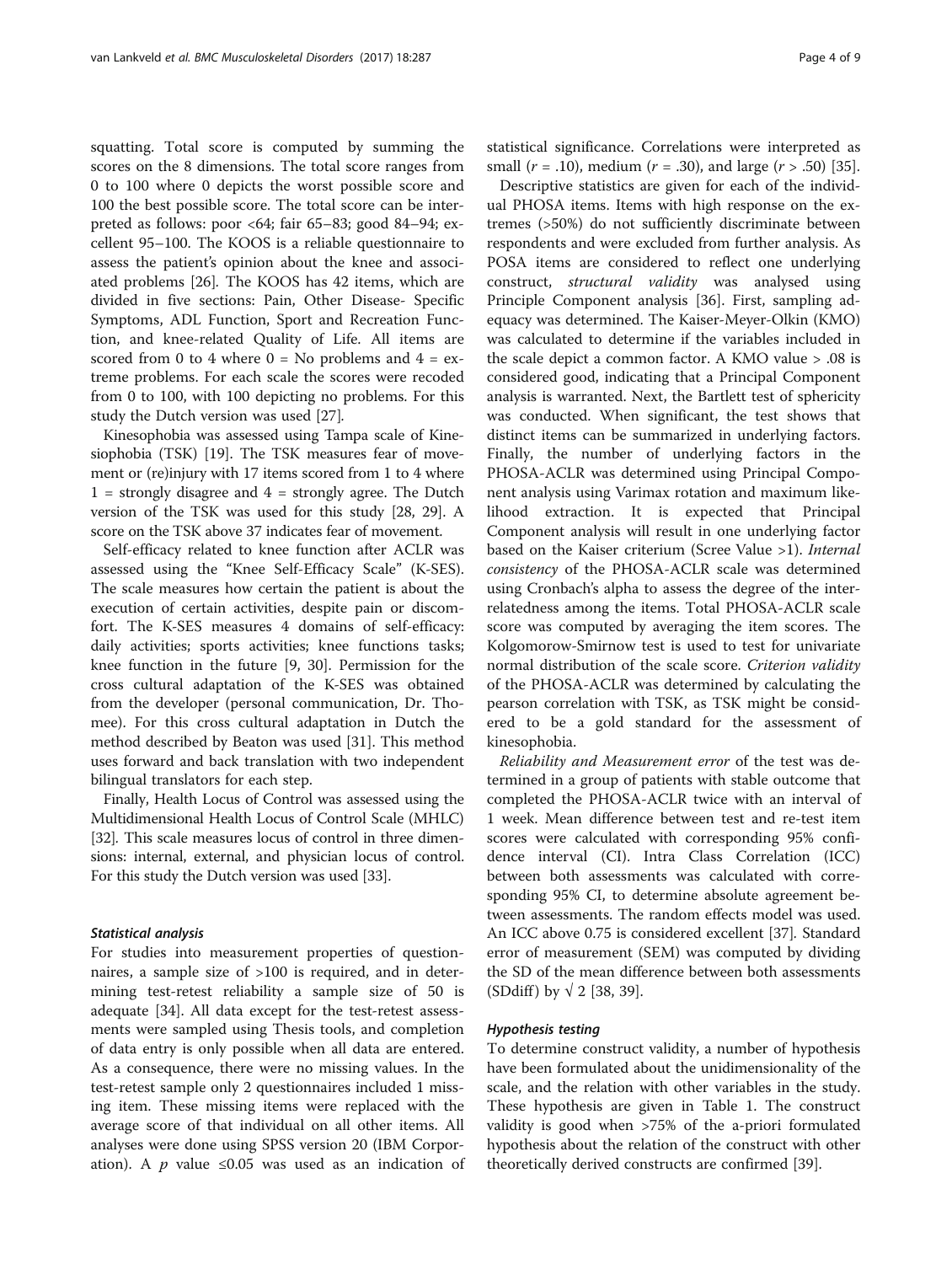| rage |
|------|
|      |

<span id="page-4-0"></span>

|                | The PHOSA-ACLR items will reflect 1 underlying dimension.                                                                                       |
|----------------|-------------------------------------------------------------------------------------------------------------------------------------------------|
| $\overline{z}$ | A large positive correlation ( $r > .50$ ) is expected between PHOSA-ACLR and TSK.                                                              |
| -3             | PHOSA-ACLR score is independent of gender and age.                                                                                              |
| $\overline{4}$ | PHOSA-ACLR score is weakly related ( $r < .50$ ) to time since reconstruction.                                                                  |
| $5 - 10$       | PHOSA-ACLR will have moderate to large reversed correlations ( $r < -0.50$ ) with knee outcome scores<br>(Lysholm Total and 5 KOOS dimensions). |
| $11 - 13$      | PHOSA-ACLR will have moderate to large reversed correlations ( $r < -0.50$ ) with all four K-SES subscales.                                     |
| $14 - 16$      | PHOSA-ACLR will have small to medium correlations ( $r < -30$ ) with MHLC subscales                                                             |
| 17             | PHOSA is significantly correlated to TSK after controlling self-reported knee function                                                          |

## Results

Content validity was addressed by asking the first 18 respondents to judge the items for their relevance. None of the items was judged to be redundant, and patients reported that they could relate to the depicted situations.

To determine structural validity and internal consistency and PHOSA items scores of the 2 patient samples were combined. The sample comprised 113 patients (average age 26.5 year, proportion males = 58%; average month since reconstruction  $= 9.5$  (SD 9.2, range 1–48). Table 2 shows the mean scores on the 12 PHOSA-ACLR items and the standard deviation. Items are numbered as they are presented to the patient. In the table, items are rank ordered in increased average perceived harmfulness, and quartile scores are given. The PHOSA-ACLR scale score is the average of the 12 items.

The different tasks showed a large variation in average scores ranging from 1.9 for Squatting (photo 3) to 6 for Pivoting (photo 12). Patient's scores on the items Squatting and Lunging were extremely skewed with >50% reporting 0 or 1. These two items were eliminated from

**Table 2** PHOSA-ACLR item dispersion ( $N = 113$ )

further analysis. All inter-item correlations were significant (ranging from .44 to .80). KMO measure of sampling adequacy was good (0.94), and Bartlett's test of sphericity was significant ( $p < .0001$ ). Entering the 10 PHOSA-ACLR items in the Principal Component analysis with Varimax rotation, resulted in the selection of 1 dimension with an Eigenvalue of 6.9, explaining 70% of the variation in the item scores (Hypothesis 1). The PHOSA-ACLR score is computed by averaging the remaining 10 items and is 4.2 (SD 2.6). Internal consistency of the PHOSA-ACLR is high (Cronbach's Alpha = .95). The correlation between each item and the scale score is >.65. Score distribution on the scale shows univariate normal distribution.

Criterion validity and hypothesis testing is done in data from patient sample 1. Table [3](#page-5-0) describes the sample characteristics of the participating patients.

The average score of 76 on the Lysholm indicates a fair level of self-reported knee functioning. However, the substantial variety of scores on the Lysholm indicates that this sample includes both patients with poor and excellent scores. Average KOOS Pain and ADL scores indicate that on average patients perceived little pain

|                             | Observed<br>range | Scores at Percentile Points |     | Mean |          |
|-----------------------------|-------------------|-----------------------------|-----|------|----------|
|                             |                   | 25%                         | 50% | 75%  | (SD)     |
| 3. Squats.                  | $0 - 10$          | $\Omega$                    |     | 3    | 1.9(2.5) |
| 9. Lunge.                   | $0 - 10$          |                             |     | 3.5  | 2.3(2.5) |
| 1. Running                  | $0 - 10$          |                             | 2   | 5    | 3.1(3.2) |
| 10. Start to sprint.        | $0 - 10$          |                             | 3   | 5.5  | 3.3(2.9) |
| 8. Hop.                     | $0 - 10$          |                             | 3   | 5    | 3.4(2.9) |
| 2. Landing after jumping    | $0 - 10$          |                             | 3   | 5.5  | 3.7(2.8) |
| 5. Single leg jump.         | $0 - 10$          |                             | 3   | 6    | 3.8(3.1) |
| 11. Jumping on a Trampoline | $0 - 10$          |                             | 3   |      | 3.8(3.0) |
| 6. Sliding                  | $0 - 10$          | 2                           | 5   | 8    | 4.9(3.3) |
| 4. Lateral Lunging          | $0 - 10$          | 2.5                         | 5   | 7.5  | 5.0(3.3) |
| 7. Bring to a halt.         | $0 - 10$          | 3                           | 5   | 8    | 5.2(2.9) |
| 12. Pivoting movement.      | $0 - 10$          | 3                           | 7   | 9    | 6.1(3.0) |

Item scores: 0 not harmful, 10 extremely harmful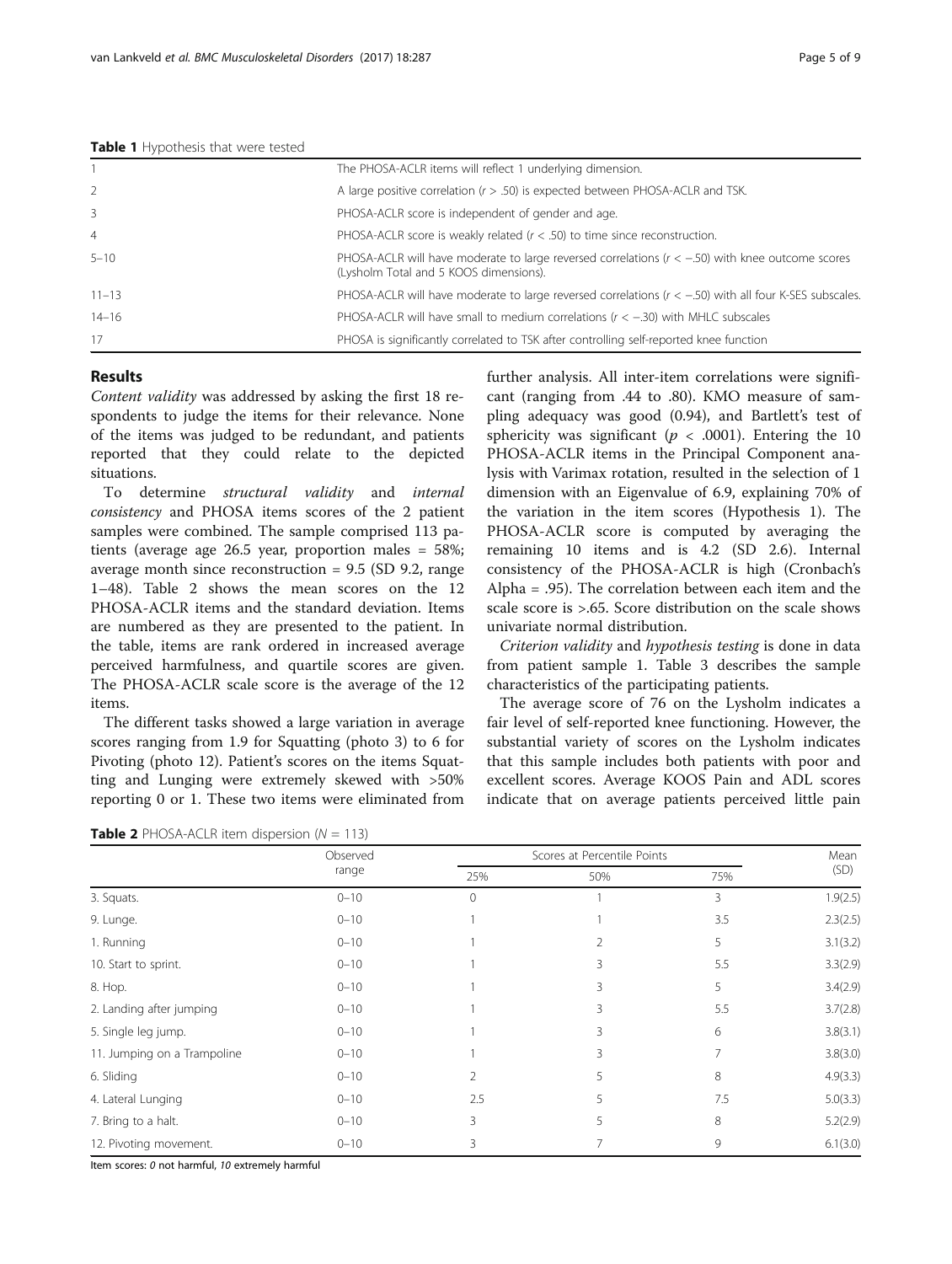|                                            | Range in observed scores | Respondents (%) with Maximum Functional score | Mean (SD)   |
|--------------------------------------------|--------------------------|-----------------------------------------------|-------------|
| Gender (% male/% female)                   | 43%/57%                  |                                               |             |
| Age (years)                                | $18 - 53$                |                                               | 25.9(8.2)   |
| Duration since ACLR in months              | $3 - 36$                 |                                               | 15.5(8.0)   |
| Lysholm $(0-100)$                          | $12 - 100$               | 2%                                            | 76.4(2.2)   |
| KOOS Pain (0-100)                          | $33 - 100$               | 19%                                           | 81.8 (17.7) |
| KOOS Other Symptoms (0-100)                | $29 - 100$               | 2%                                            | 63.2 (12.8) |
| KOOS ADL (0-100)                           | $35 - 100$               | 36%                                           | 89.1 (14.2) |
| KOOS Sports and Leisure Activities (0-100) | $00 - 100$               | 7%                                            | 59.1 (30.6) |
| KOOS QoL (0-100)                           | $6.3 - 75$               | 0%                                            | 48.3 (14.1) |
| TSK (17-68)                                | $20 - 51$                |                                               | 35.75(7.1)  |

<span id="page-5-0"></span>**Table 3** Sample characteristics of the Internal Consistency and reliability sample ( $N = 58$ )

N number of participants, SD Standard Deviation, KOOS Knee injury and Osteoarthritis Outcome Scale, ADL Activity of Daily Life, QOL Quality of Life, TSK Tampa Scale of Kinesiophobia

and reported good function in ADL. In this sample, 36% of the patients reported the maximum score in functioning in ADL. Lower average scores were observed on the other KOOS subscales. Compared with the other KOOS scales, the average scores on Quality of life had the lowest value, with none of the participants scoring an optimal score (100). Finally, the average score on the TSK was high, with 38% of the participants showing FoH as indicated by a TSK score exceeding 37 points. In this sample PHOSA-TSK is correlated strongly with TSK score  $(r = .57, p < .001)$  (Table [1:](#page-4-0) Hypothesis 2). Patients reporting higher levels of kinesophobia assessed with the TSK also tended to report higher levels of FoM as assessed using the PHOSA-ACLR. Table 4 gives Pearson correlation calculated between all the variables in the study and both measures of FoH ((TSK and PHOSA-ACLR).

Age, gender and time since reconstruction were not correlated with both indicator of Fear of Harm in this group. With exception of the KOOS symptom scales, all knee functioning indices were strongly correlated with both indicators of FoH. Higher score on the Lysholm and the KOOS subscales indicate better function, and these scores are inversely related to FoM assessed with both the TSK and the PHOSA-ACLR. The four subscales of the K-SES scale showed large negative correlations with both measures of FoH. Internal and external Locus of Control showed significant correlations with TSK, but not with PHOSA-ACLR. To determine if the observed correlation between PHOSA and TSK (Table 3) is significant after controlling for self-reported knee functioning, a stepwise regression analysis with TSK as dependent variable was performed. KOOS and Lysholm score together explained 42% of the variation in TSK (F = 6.3, df 6,52,  $p < 001$ ). Entering the PHOSA-ACLR score in step 2 resulted in a 5% increase in variance explained (F = 5.1, df 1,50,  $p < .02$ ).

Reliability and Standard Error of Measurement of the PHOSA-ACLR were assessed in 55 patients who completed the questionnaire twice with an interval of 1 week. Most participants were males (62%), and average age was 27.2 years (SD 9.5). Average time since reconstruction was 10 weeks (range  $=$  4–35). Average item scores were 5.1 (SD 2.4) and 5.0 (SD 2.3) respectively. ICC between both assessments is .92 (95% CI .87,.96). The difference in average item score between both assessments

| Table 4 Correlation of demographics and ACLR related |  |  |
|------------------------------------------------------|--|--|
|------------------------------------------------------|--|--|

| variables with FoH, assessed with TSK and PHOSA-ACLR ( $N = 58$ ) |                       |                       |  |
|-------------------------------------------------------------------|-----------------------|-----------------------|--|
|                                                                   | <b>TSK</b>            | PHOSA-ACLR            |  |
|                                                                   | r 95%Cl               | r 95%Cl               |  |
| Age                                                               | $-.23 (-.45, .04)$    | $-.21 (-.39, .02)$    |  |
| Gender                                                            | $-.01 (-.29, 24)$     | $.20 (-.07, .49)$     |  |
| Months since<br>reconstruction                                    | $-.09(-.38,11)$       | $-.06 (-.34, 17)$     |  |
| Lysholm                                                           | $-57***$ (-.73,46)    | $-.60**(-.79,-30)$    |  |
| KOOS symp                                                         | $-.22$ (.07, -.48)    | $-.30*(-.04,-.53)$    |  |
| KOOS pain                                                         | $-.59***(-.36,-.74)$  | $-.60**(-.38,-.77)$   |  |
| <b>KOOS ADL</b>                                                   | $-.56***(-.35,-.71)$  | $-.62** (-.35,-.79)$  |  |
| <b>KOOS Sport</b>                                                 | $-.58** (-.36,-.75)$  | $-.60** (-.37,-.78)$  |  |
| KOOS OoL                                                          | $-.54***(-.32,-.71)$  | $-.41***(-.18,-.62)$  |  |
| <b>KSES ADL</b>                                                   | $-.64***(-.78,-48)$   | $-.65***(-.81,-.37)$  |  |
| <b>KSES Sports</b>                                                | $-.54*** (-.71,-.32)$ | $-.68**(-.83,-.51)$   |  |
| KSES knee function                                                | $-.66***(-.79,-.54)$  | $-.67** (-.82,-.39)$  |  |
| <b>KSES</b> future                                                | $-.66***(-.75,-.30)$  | $-.53***(-.75,-.29)$  |  |
| MHLC intern                                                       | $.30*(-.04,51)$       | $.10$ ( $-.26, .36$ ) |  |
| MHLC extern                                                       | $-.40** (-.59,-.20)$  | $-.21 (-.45, .04)$    |  |
| MHLC physician                                                    | $-.21 (-.43, 11)$     | $-.12 (-.34, 10)$     |  |

 $*p$  < .05;  $**$   $p$  < .01; TSK Tampa Scale of Kinesophobia, PHOSA-ACLR Photographic Sports Related Activities-Anterior Cruciate Ligament Reconstruction, KOOS Knee injury and osteoarthritis outcome scale, ADL Activities of Daily Life, QoL Quality of Life, K-SES Knee Self Efficacy Scales, MHLC Multidimensional Health Locus of Control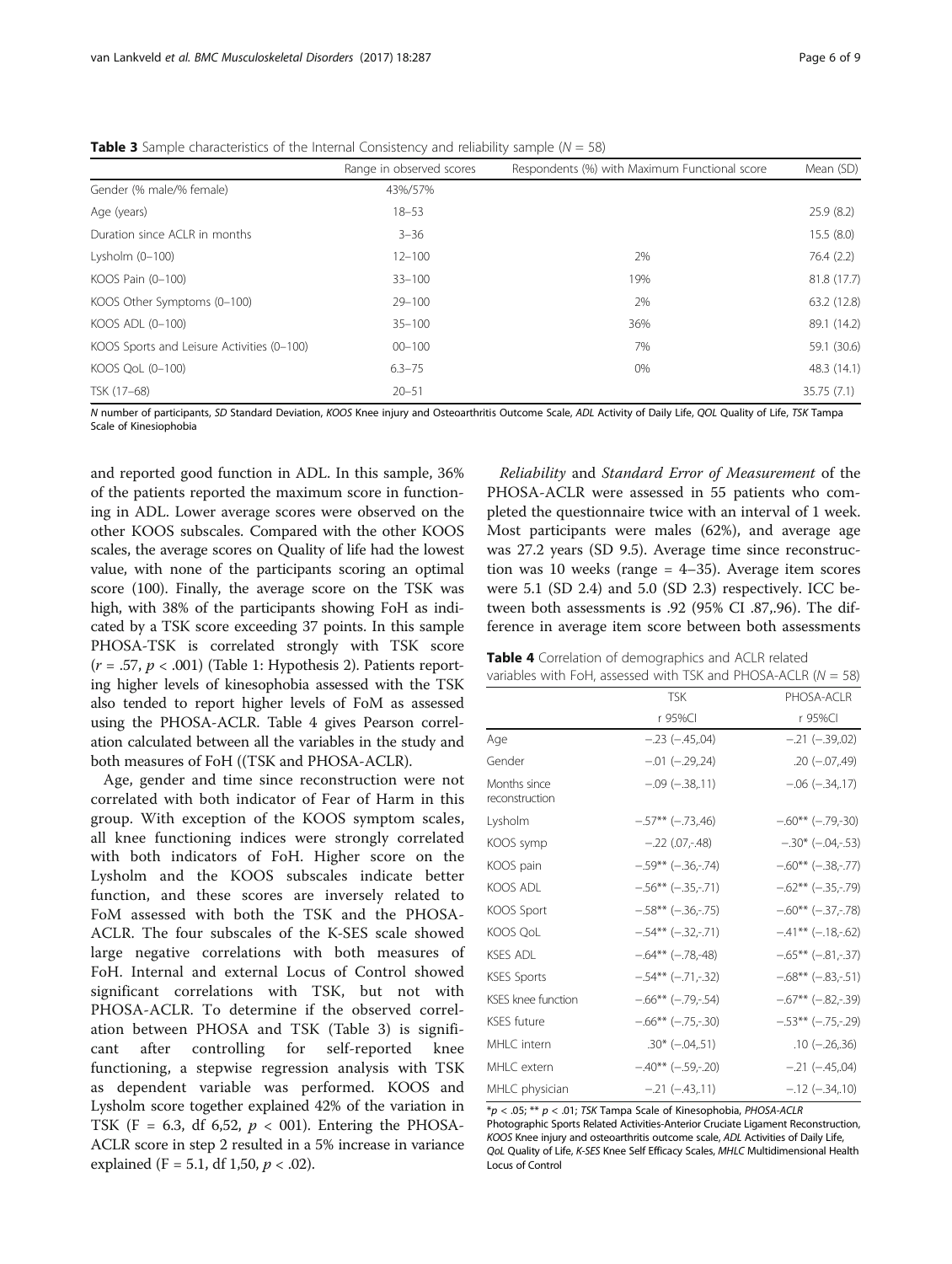<span id="page-6-0"></span>was not significant (mean difference .10; SD 0.90). SEM is .90/ $\sqrt{2}$  or .63.

Hypothesis testing showed that all but one hypothesis in Table [1](#page-4-0) were confirmed.

## **Discussion**

The aim of this study was to describe the development of the PHOSA-ACLR and investigate its measurement properties. The photographs included in the PHOSA-ACLR depict sports related activities that may cause ACL ruptures, and therefore they are likely to induce FoH. Patients endorsed face validity of the items. The PHOSA-ACLR measures one dimension, FoH, and internal consistency of the scale is excellent. Criterion validity is supported by the strong positive correlation with TSK. As was expected, higher levels of impairment were related to higher levels of FoH, and low levels of knee related self-efficacy were associated with higher levels of FoH. The data in this study suggest excellent test-retest reliability of the PHOSA-ACLR. Overall, these findings indicate acceptable measurement properties of the PHOSA.

This study shows that the PHOSA-ACLR has some advantages compared to other measures to assess FoH in ACLR. The photographs are likely to appeal to the patient because they address their ACLR related fears. An important advantage of the PHOSA-ACLR is its unidimensionality: all items refer to FoH. In contrast, the TSK is less easy to interpret as it refers to at least 2 underlying dimensions: activity avoidance, and somatic focus [\[29](#page-8-0)]. Finally, the PHOSA-ACLR is specific for ACLR and can help the therapist to identify FoH for specific activities in an individual patient. Fear of Harm has been identified as one of the most important obstacles preventing athletes to return to previous levels of sports [\[15\]](#page-7-0), and is related to diminished quality of life after ACLR [\[40\]](#page-8-0). Therefore, physicians and physical therapists should be able to recognise and address psychological factors that contribute to a patient's postoperative decision to return to sport [\[41\]](#page-8-0). It is expected that the PHOSA-ACLR can help clinicians to identify patients with dysfunctional FoH after ACLR. These findings suggest that the PHOSA-ACLR has additional value as a diagnostic tool to determine perceived harmfulness of specific sports related activities in patients with ACLR.

However, there are some limitations regarding this study that need to be considered. Patients were not involved in designing the tool. However, patients in this study had few, if any comments on the content of the tool, and the items were considered valid for their situation. Furthermore, the study used convenience samples and therefore it is unclear if the results of this study are representative for all patients after ACLR. Data from several patient samples were obtained using an Internet tool guaranteeing anonymity. However, as a consequence we do not know how many patients were informed about the study, and how many patients refused to participate. This might constitute a selection bias. However, the 58 patient included in the reliability and validity sample have similar demographic characteristics compared to those reported in other studies on ACLR [\[30](#page-8-0)]. More importantly, a large range was found in the observed KOOS and Lysholm scores in the validity and reliability sample, indicating that patients with both poor and excellent self-reported knee function scores were represented. Another limitation of the study is that responsiveness to change of the PHOSA-ACLR was not determined in this study.Bearing these limitations in mind, it can be concluded that the PHOSA-ACLR seems to be an important additional tool to assess and evaluate FoH in ACLR. The instrument takes only some 5 min to complete, and face validity is endorsed by patients as they could relate to the depicted situation. The PHOSA-ACLR allows the assessment of an individual hierarchy of perceived harmfulness of different physical activities and movements specific for ACLR needed for graded exposure. Further research is needed to determine if the PHOSA-ACLR is responsive to change, and will be helpful to detect changes over time in FoH. Patients with high stable levels of FoH are likely to avoid high risk activities [\[42\]](#page-8-0). Exposure techniques based on the fear avoidance model, both in vivo and imagined, might help athletes to overcome FoH [\[18\]](#page-7-0). As yet, specific interventions directly targeting ACLR related FoH have not been reported [[7\]](#page-7-0). Therefore, further studies are needed to show whether exposure techniques targeting FoH of harm in sports related activities in ACLR is effective to reduce fears and improve return to sports in these athletes and can only be answered in further clinical research.

#### Conclusion

The PHOSA-ACLR is a valid and reliable instrument that allows the assessment of an individual hierarchy of perceived harmfulness of different physical activities and movements specific for ACLR. Such an individual assessment of perceived harmfulness is needed to be able to address fear of harm in therapeutic interventions based on graded exposure.

## Additioal file

[Additional file 1:](dx.doi.org/10.1186/s12891-017-1643-9) PHOSA-ACLR: Photograph Series of Sport Activities after Anterior Cruciate Ligament- Reconstruction. (DOCX 1399 kb)

#### Abbreviations

ACL: Activities of daily life; ACL: Anterior cruciate ligament; ACLR: Anterior cruciate ligament reconstruction; FoH: Fear of harm; KOOS: Knee injury and osteoarthritis outcome scale; K-SES: KNEE self-efficacy scale; MHLC: Multidimensional health locus of control; PHODA: Photographic series of daily activities; PHOSA-ACLR: Photographic series of sport activities related to aclr; TSK: Tampa scale of kinesophobia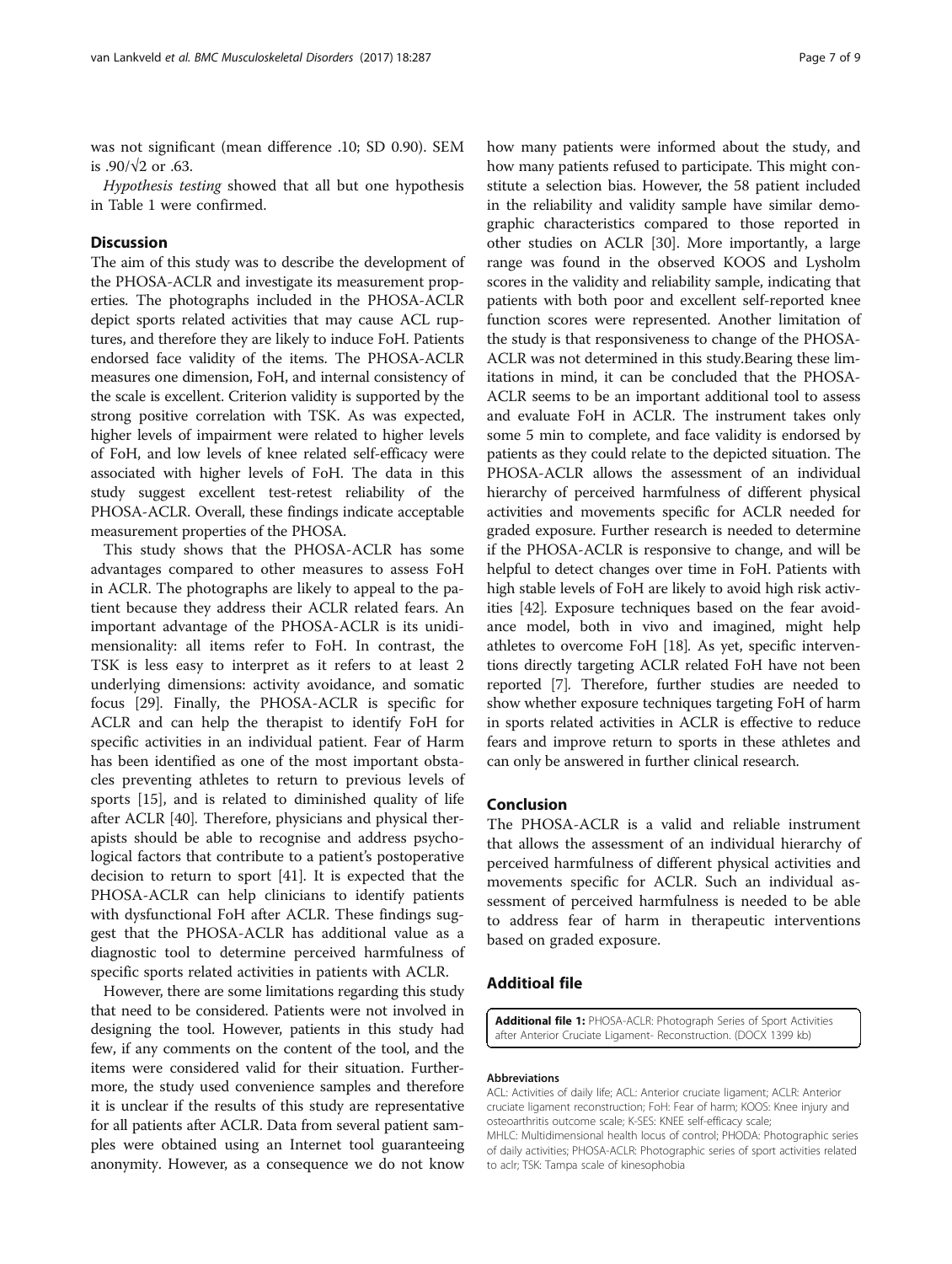#### <span id="page-7-0"></span>Acknowledgments

This study was possible with the help of the following students: A. van Kesteren, J. Roos, M. van Klaveren, M. van Til, C. van der Sluijs, Y Peeters, P. Rhebergen, A. Wassink.

#### Funding

Not applicable.

#### Availability of data and materials

The raw data in a de-identified form are available and could be provided from the first author.

#### Authors' contributions

WvL conceived of the study, and participated in its design, performed the statistical analysis, and coordination and drafted the manuscript. NvM, BH, ER included patients in the study, and did help to draft the manuscript. BS and RvC participated in the design of the study and helped draft the manuscript. All authors read and approved the final manuscript.

#### Ethics approval and consent to participate

The study was conducted in accordance with the WMA declaration of Helsinki. All participants received information about the study, both verbally and in writing, and gave their informed consent in writing. The study was approved by the Ethical Advisory Board, Faculty of Health, Behaviour and Society of the HAN University of Applied Sciences. Committee reference number is ACPO 21.03/16.

#### Consent for publication

The student depicted in the PHOSA-ACLR photographs has given informed consent in writing to publish the PHOSA-ACLR.

#### Competing interests

The author(s) declare that they have no competing interest. No external funding was received for this work.

#### Publisher's Note

Springer Nature remains neutral with regard to jurisdictional claims in published maps and institutional affiliations.

#### Author details

<sup>1</sup>HAN University of Applied Sciences, Research group Musculoskeletal Rehabilitation Nijmegen, Kapittelweg 33, Nijmegen, The Netherlands. <sup>2</sup>Radboud university medical center, Radboud Institute for Health Sciences, IQ healthcare, Nijmegen, The Netherlands. <sup>3</sup>Sport Medical Centre Papendal, Arnhem, The Netherlands.

#### Received: 2 February 2017 Accepted: 27 June 2017 Published online: 04 July 2017

#### References

- 1. Majewski M, Susanne H, Klaus S. Epidemiology of athletic knee injuries: a 10 year study. Knee. 2006;13(3):184–8.
- 2. van Melick N, van Cingel RE, Brooijmans F, Neeter C, van Tienen T, Hullegie W, Nijhuis-van der Sanden MW. Evidence-based clinical practice update: practice guidelines for anterior cruciate ligament rehabilitation based on a systematic review and multidisciplinary consensus. Br J Sports Med. 2016; 50(24):1506–15.
- 3. Van Grinsven S, Van Cingel R, Holla C, Van Loon C. Evidence-based rehabilitation following anterior cruciate ligament reconstruction. Knee Surg Sports Traumatol Arthrosc. 2010;18(8):1128–44.
- Ardern CL, Taylor NF, Feller JA, Webster KE. Fifty-five per cent return to competitive sport following anterior cruciate ligament reconstruction surgery: an updated systematic review and meta-analysis including aspects of physical functioning and contextual factors. Br J Sports Med. 2014;48(21):1543–52.
- 5. Ardern CL, Webster KE, Taylor NF, Feller JA. Return to the preinjury level of competitive sport after anterior cruciate ligament reconstruction surgery: two-thirds of patients have not returned by 12 months after surgery. Am J Sports Med. 2011;39(3):538–43.
- 6. Hewett TE, Di Stasi SL, Myer GD. Current concepts for injury prevention in athletes after anterior cruciate ligament reconstruction. Am J Sports Med. 2013;41(1):216–24.
- 7. Wierike S, Sluis A, Akker-Scheek I, Elferink-Gemser M, Visscher C. Psychosocial factors influencing the recovery of athletes with anterior cruciate ligament injury: a systematic review. Scand J Med Sci Sports. 2013;23(5):527–40.
- 8. Nyland J, Cottrell B, Harreld K, Caborn DN. Self-reported outcomes after anterior cruciate ligament reconstruction: an internal health locus of control score comparison. Arthrosc: J Arthroscopic Related Surgery. 2006;22(11): 1225–32.
- 9. Thomeé P, Währborg P, Börjesson M, Thomeé R, Eriksson BI, Karlsson J. A new instrument for measuring self-efficacy in patients with an anterior cruciate ligament injury. Scand J Med Sci Sports. 2006;16(3):181–7.
- 10. Chmielewski TL, Jones D, Day T, Tillman SM, Lentz TA, George SZ. The association of pain and fear of movement/reinjury with function during anterior cruciate ligament reconstruction rehabilitation. J Orthop Sports Phys Ther. 2008;38(12):746–53.
- 11. Ardern CL, Taylor NF, Feller JA, Webster KE. Fear of re-injury in people who have returned to sport following anterior cruciate ligament reconstruction surgery. J Sci Med Sport. 2012;15(6):488–95.
- 12. Everhart JS, Best TM, Flanigan DC. Psychological predictors of anterior cruciate ligament reconstruction outcomes: a systematic review. Knee Surg Sports Traumatol Arthrosc. 2015;23(3):752–62.
- 13. Flanigan DC, Everhart JS, Pedroza A, Smith T, Kaeding CC. Fear of reinjury (kinesiophobia) and persistent knee symptoms are common factors for lack of return to sport after anterior cruciate ligament reconstruction. Arthrosc: J Arthroscopic Related Surgery. 2013;29(8):1322–9.
- 14. Czuppon S, Racette BA, Klein SE, Harris-Hayes M. Variables associated with return to sport following anterior cruciate ligament reconstruction: a systematic review. Br J Sports Med. 2014;48(5):356–64.
- 15. Kvist J, Ek A, Sporrstedt K, Good L. Fear of re-injury: a hindrance for returning to sports after anterior cruciate ligament reconstruction. Knee Surg Sports Traumatol Arthrosc. 2005;13(5):393–7.
- 16. Ardern CL, Taylor NF, Feller JA, Whitehead TS, Webster KE. Sports participation 2 years after anterior Cruciate ligament reconstruction in athletes who had not returned to sport at 1 year a prospective follow-up of physical function and psychological factors in 122 athletes. Am J Sports Med. 2015;43(4):848–56.
- 17. Wiese-Bjornstal DM, Smith AM, Shaffer SM, Morrey MA. An integrated model of response to sport injury: psychological and sociological dynamics. J Appl Sport Psychol. 1998;10(1):46–69.
- 18. Vlaeyen JW, Linton SJ. Fear-avoidance model of chronic musculoskeletal pain: 12 years on. Pain. 2012;153(6):1144–7.
- 19. Miller, R.- Kori, S.- Todd, D. The tampa scale for kinisophobia. Unpublished report. 1991.
- 20. Langford JL, Webster KE, Feller JA. A prospective longitudinal study to assess psychological changes following anterior cruciate ligament reconstruction surgery. Br J Sports Med. 2009;43(5):377–81.
- 21. Kugler K, Wijn J, Geilen M, de Jong J, Vlaeyen J. The Photograph series of Daily Activities (PHODA). CD-rom version 1.0. Institute for rehabilitation research and school for physiotherapy. Seattle: IASP Press; 1999.
- 22. Leeuw M, Goossens ME, van Breukelen GJ, Boersma K, Vlaeyen JW. Measuring perceived harmfulness of physical activities in patients with chronic low back pain: the photograph series of daily activities—short electronic version. J Pain. 2007;8(11):840–9.
- 23. Mokkink LB, Terwee CB, Patrick DL, Alonso J, Stratford PW, Knol DL, Bouter LM, De Vet HC. The COSMIN checklist for assessing the methodological quality of studies on measurement properties of health status measurement instruments: an international Delphi study. Qual Life Res. 2010;19(4):539–49.
- 24. Ristić V, Ninković S, Harhaji V, Milankov M. Causes of anterior cruciate ligament injuries. Med Pregl. 2010;63(7–8):541–5.
- 25. Briggs KK, Lysholm J, Tegner Y, Rodkey WG, Kocher MS, Steadman JR. The reliability, validity, and responsiveness of the Lysholm score and Tegner activity scale for anterior cruciate ligament injuries of the knee: 25 years later. Am J Sports Med. 2009;37(5):890–7.
- 26. Roos EM, Roos HP, Lohmander LS, Ekdahl C, Beynnon BD. Knee injury and osteoarthritis outcome score (KOOS)—development of a self-administered outcome measure. J Orthop Sports Phys Ther. 1998;28(2):88–96.
- 27. De Groot IB, Favejee MM, Reijman M, Verhaar JA, Terwee CB. The Dutch version of the knee injury and osteoarthritis outcome score: a validation study. Health Qual Life Outcomes. 2008;6(1):1.
- 28. Goubert L, Vlaeyen JWS, Crombez G, Craig KD. Learning about pain from others: an observational learning account. J Pain. 2011;12(2):167–74.